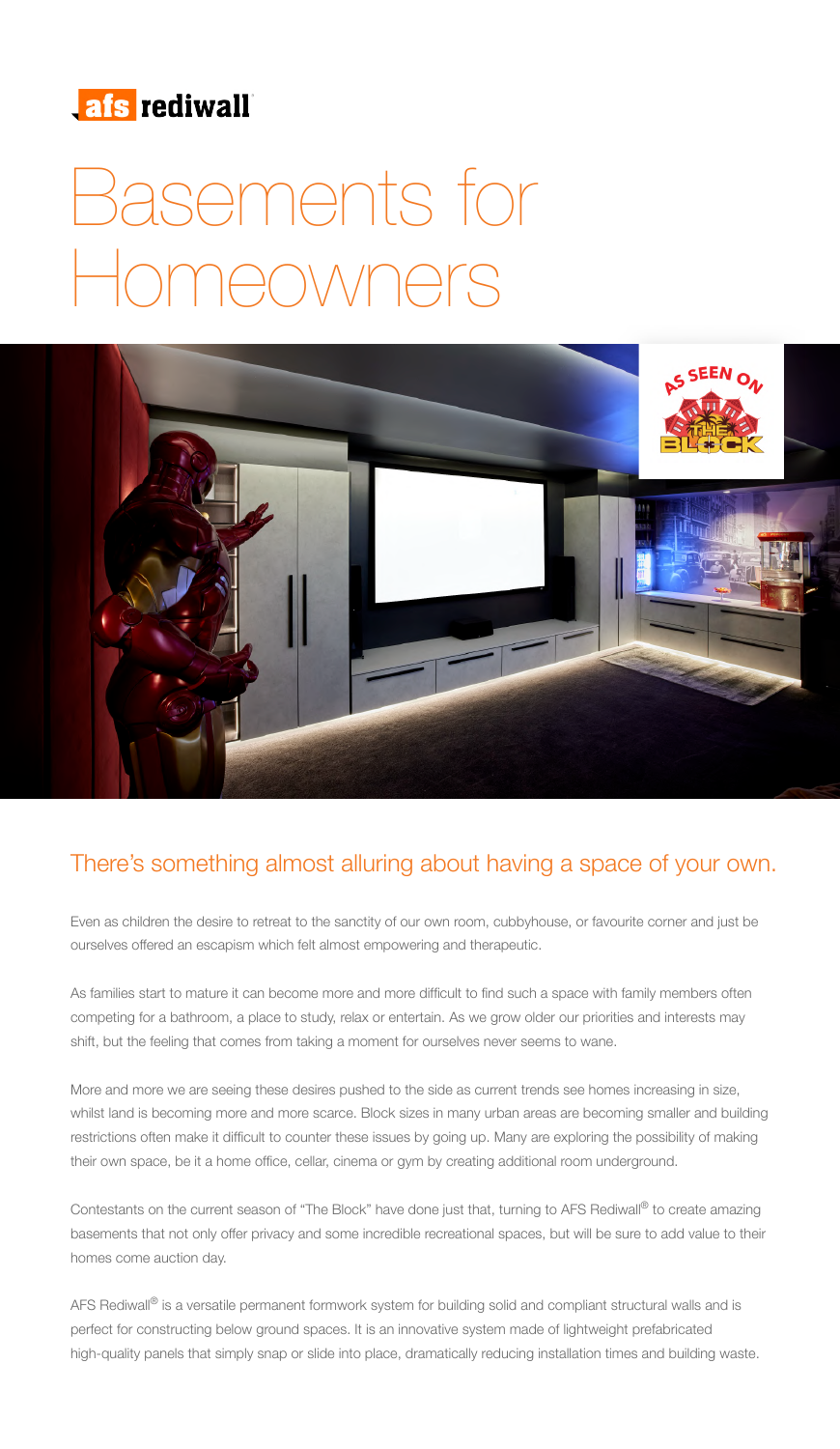AFS Rediwall® can be finished with a skim coat, Gyprock® internal lining or by applying an acrylic render to ensure you are able to achieve the exact look you are after. When used together with Bradford Soundscreen™ wall insulation and Hebel PowerFloor® between the basement and ground floor, you are adding a thermal and acoustic barrier that is perfect for any music studio or home theatre application. If you've been wanting to create an additional space to call your own, the answer may closer than you think.

To find out more on how AFS Rediwall® can help you achieve your dream space, speak to your Architect, Designer or Builder today.





### Benefits include:



Speed of construction

Lightweight durable system



Fire performance



Above and below ground versatility



Significant waste reduction